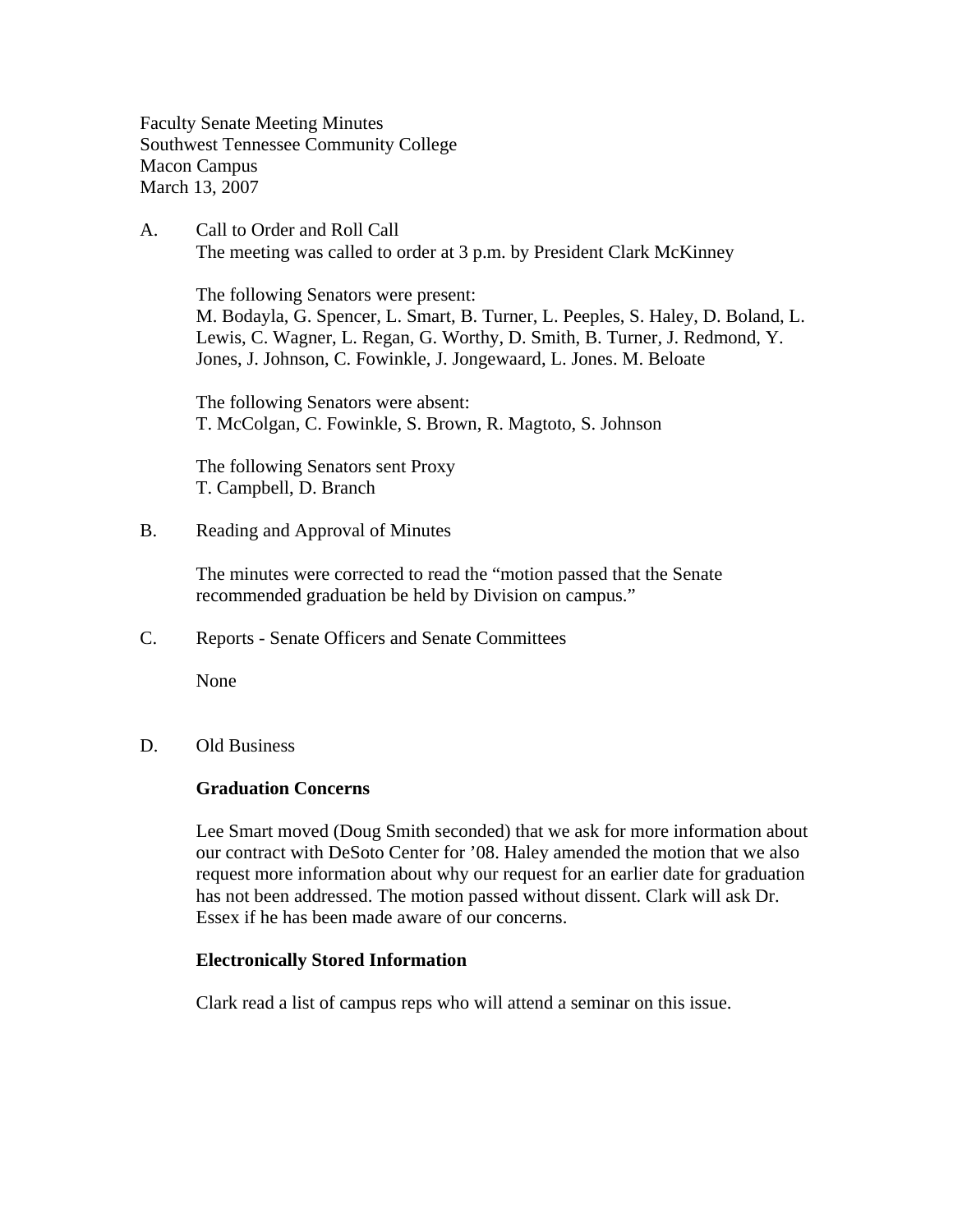# **Faculty Awards Update**

Leslie Peoples gave an update on nominations. Dr. Bassett is our liaison. Clark asked Haley to send out a reminder to the faculty about nominations.

# **Doug Smith Concern**

Doug again explained his concerns about no shows for classes in demand. Clark will ask if there are any legal reasons for not using an administrative withdrawal. He will ask other TBR institutions if they have such a policy.

## **Senate Election Update**

Lilliette Smith passed around the ballot and discussed openings for the Senate. The election is to be March  $19 - 26$ .

## **Advising Concerns**

Lee Smart expressed a concern about advising not providing adequate service to the centers. Advisors are rotated there now. Students have to go to a campus for full service. Bill Turner talked about the problems with rotating advisors. Lee asked that Dr. Tosh provide information about this.

### **Other Issues**

Concerns were raised about more communication with senior staff on a regular basis. Clark will look into this issue.

Clark will ask Dr. Tosh to attend our next meeting to address these advising concerns.

Academic Matters Committee will report at the next meeting.

| Е. | Adjournment                       |                                                                           |  |
|----|-----------------------------------|---------------------------------------------------------------------------|--|
|    | The meeting was adjourned at 4:40 |                                                                           |  |
|    |                                   | *Senate Sharepoint Web Site: http://internal.southwest.tn.edu/fac-senate/ |  |

2006-2007 Senate President: Clark McKinney cmckinney 4574

Division Senators: Division Senators of Liberal Studies and Education - Five Seats. (Developmental Studies, Education, Fine Arts/Language and Literature, Social and Behavioral Science/Criminal Justice)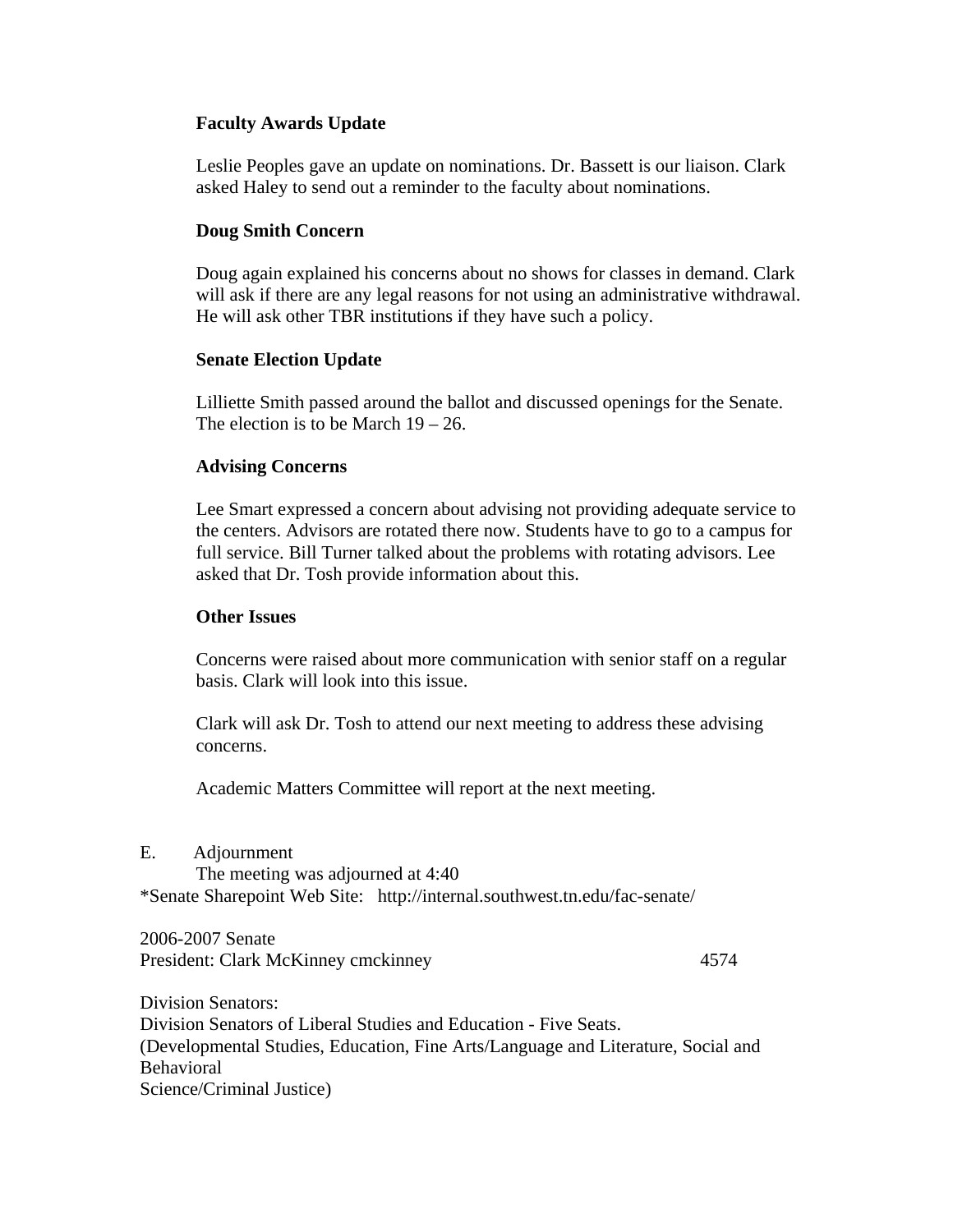| Mary Ann Bodayla (1yr) mbodayla |             | Social Behav. Sci./Crim. Just. | 5197 |
|---------------------------------|-------------|--------------------------------|------|
| Doug Branch (1yr)               | dbranch     | Fine Arts/Lang. and Lit.       | 4483 |
| Lilliette Smith (1yr)           | ljsmith     | Social Behav. Sci./Crim. Just. | 4125 |
| Jim Jongewaard (2yrs)           | jjongewaard | Education                      | 5833 |
| Stacey Johnson (2yrs)           | smjohnson4  | Fine Arts/Lang. and Lit.       | 4602 |

Division Senators of Business, Career Studies and Technology - Five Seats. (Accountacy/Office Adm./Career Studies, Business Adm. and Paralegal Studies, Information Tech/Graphic Arts, Engineering Tech., Industrial and Environ. Tech.)

| Jerry Redmond (1yr) jredmond    |               | Information Tech., Graph. Arts. | 4410 |
|---------------------------------|---------------|---------------------------------|------|
| Gary Spencer (1yr)              | gspencer      | Engineering Tech.               | 4404 |
| Lee Smart $(2yrs)$              | <i>lsmart</i> | Accountancy/ Office Adm.        | 5076 |
| Cindy Fowinkle (1 yr) cfowinkle |               | <b>Engineering Tech</b>         | 4150 |
| Gloria Worthy (2 yr) gworthy    |               | Acountancy/Office Adm           |      |

Division Senators of Math, Natural Sciences, & Health Sciences - Four Seats. (Nursing, Mathematics, Natural Sciences, Allied Health)

| Bill Turner $(1yr)$         | wturner | <b>Mathematics</b>      | 6023 |
|-----------------------------|---------|-------------------------|------|
| Doug Smith (2yrs)           | dsmith  | <b>Natural Sciences</b> | 4128 |
| Shirley Brown (2yrs) sbrown |         | <b>Nursing</b>          | 5425 |
| Roma Magtoto (1yr) rmagtoto |         | <b>Nursing</b>          | 5435 |

Department Senators:

Division: Business, Career Studies & Tech.

Departments:

a. Business Administration/Accountancy and Paralegal Studies

- b. Office Administration/Information Technologies and Hospitality Mgt.
- c. Engineering Technologies
- d. Industrial & Environmental Technologies

| Leslie Peeples (1yr) | lpeeples | Off Adm/Info Tech & Hosp. Mgt. | 4006 |
|----------------------|----------|--------------------------------|------|
| Lillie Lewis (1yr)   | llewis.  | Accountancy                    | 4547 |
| Lisa Jones $(1yr)$   | lgiones  | Engineering Tech.              | 4983 |
| Carl Wagner (1yr)    | cwagner  | Industrial and Environ. Tech.  | 4160 |

Division: Liberal Studies & Education Departments:

a. Developmental Studies

b. Fine Arts, Languages, and Literature